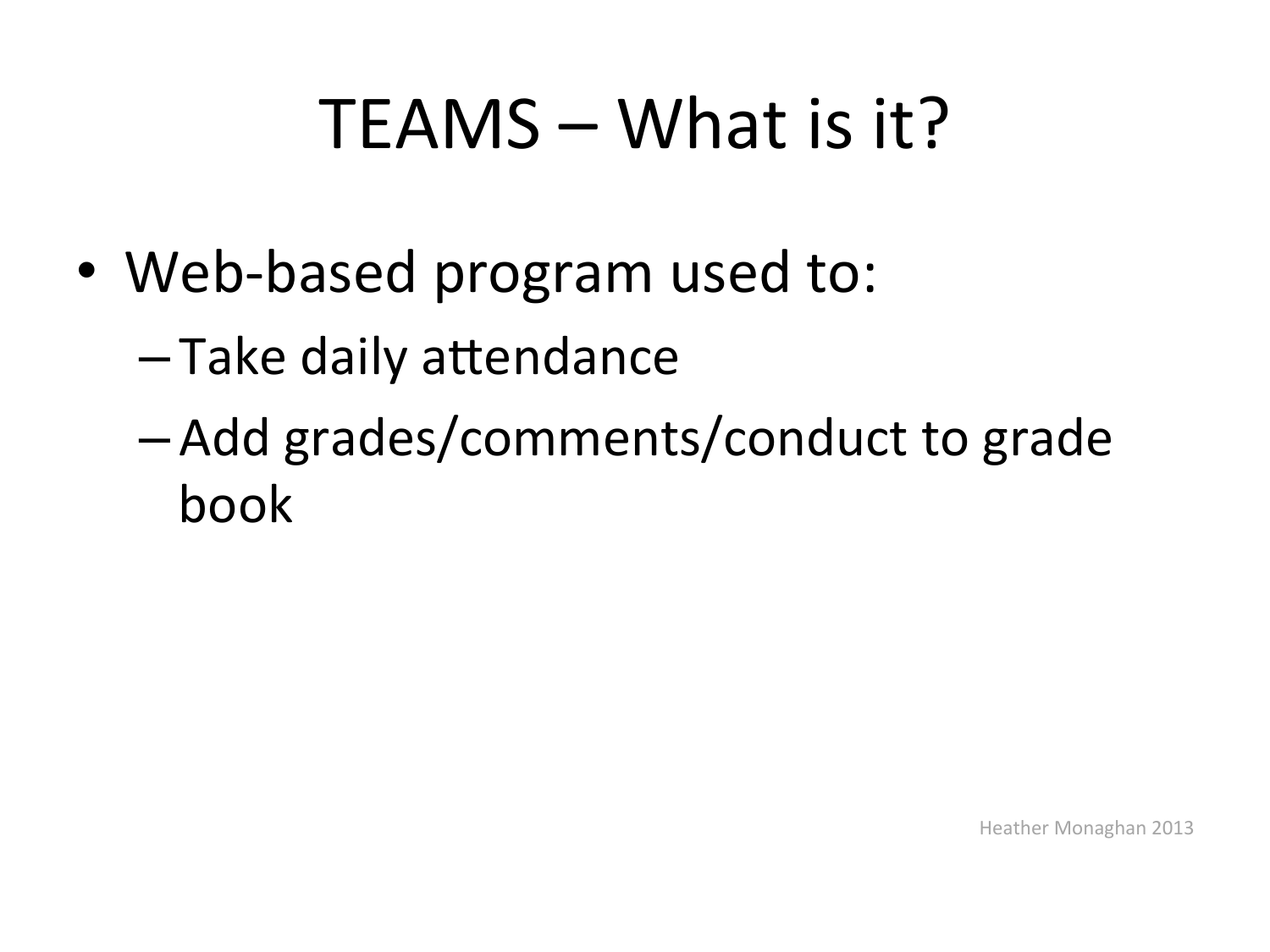# What you will learn in TEAMS

- Login  $\bullet$
- Take attendance

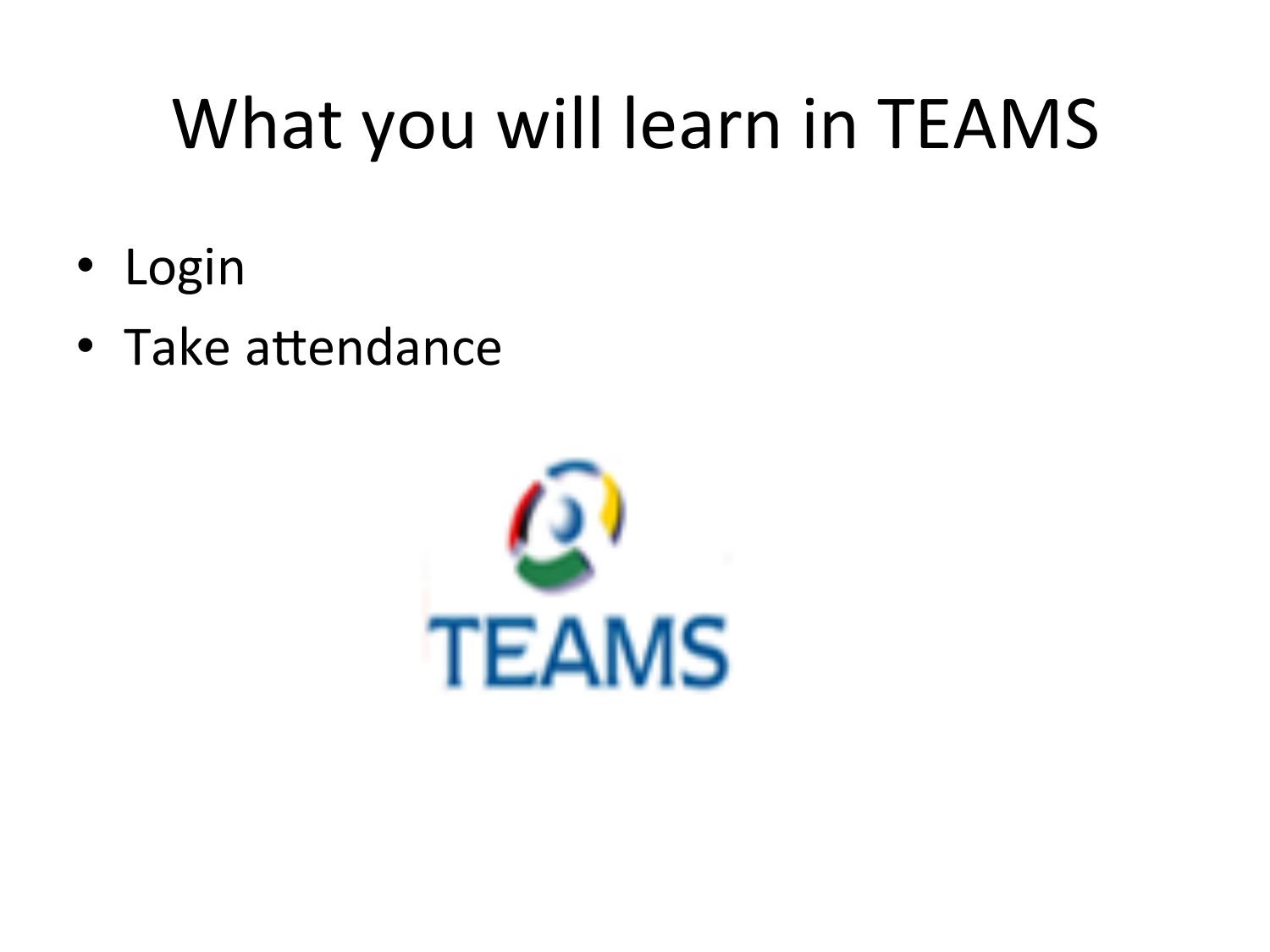## TEAMS

- Open Google Chrome. From the homepage, scroll down until you see "TEAMS" in the menu on the right. **Ministrat** p - Ed X B Home
- Click on "TEAMS"

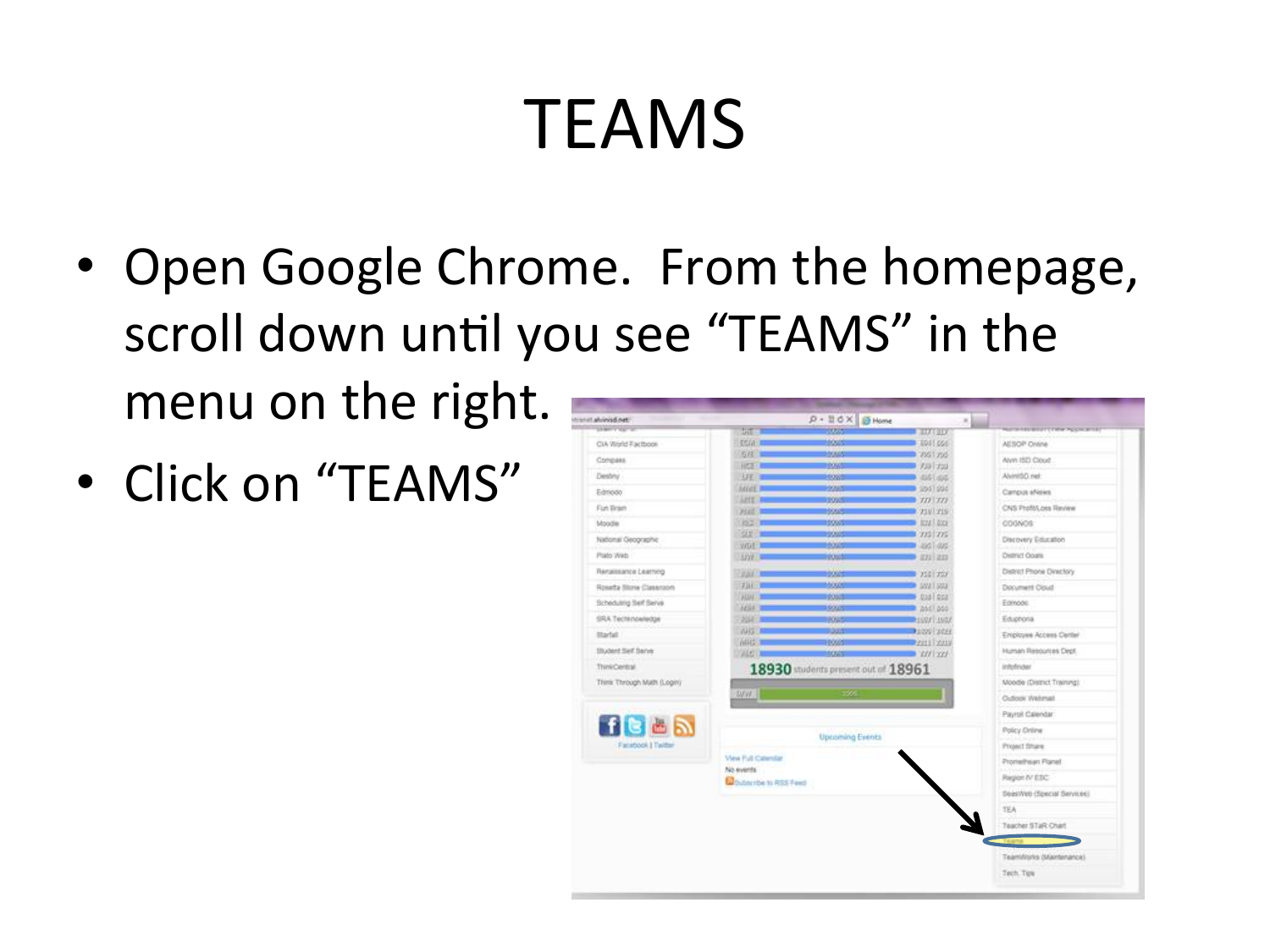### TEAMS - Login

• There should be a  $2^{nd}$  window that opens once you click on "TEAMS". If you get this page, you will need to click "allow pop-ups" in your

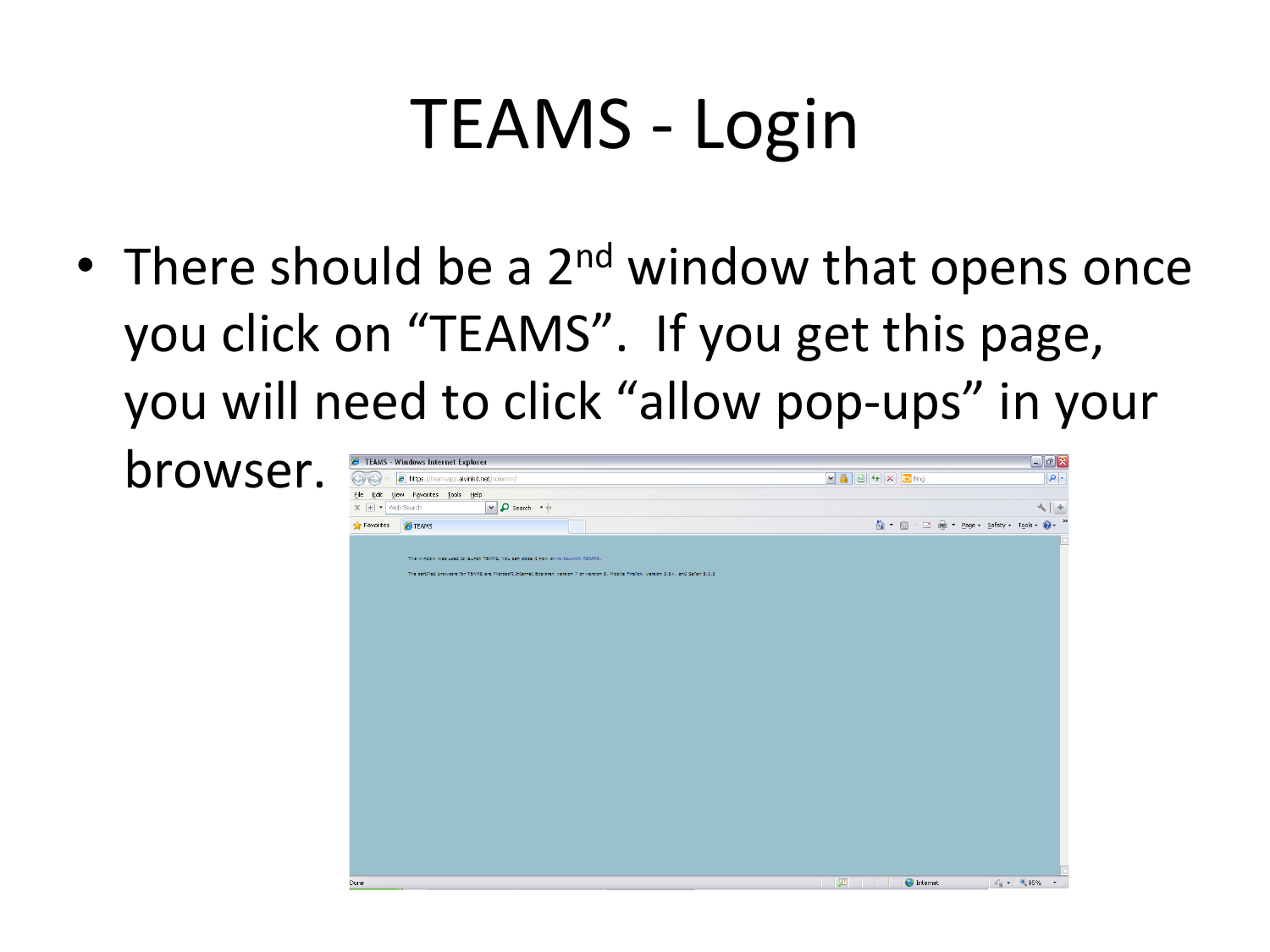|                                    | Nelcome - - Windows Internet Explorer                          | $\mathbb{E}[\mathbb{E}]$ |   |
|------------------------------------|----------------------------------------------------------------|--------------------------|---|
|                                    | https://teamsapp.alvinisd.net/common/EntryPointSignOnAction.do |                          | ⊠ |
|                                    | Zoom: 95%                                                      |                          |   |
|                                    | Welcome                                                        |                          |   |
| Login                              |                                                                |                          |   |
| User ID:                           | ж                                                              |                          |   |
|                                    | ж<br>Password:                                                 |                          |   |
| $\underline{\mathbf{Q}}\mathbf{k}$ |                                                                |                          |   |
|                                    |                                                                |                          |   |

Done

 $\boxed{\circledast}$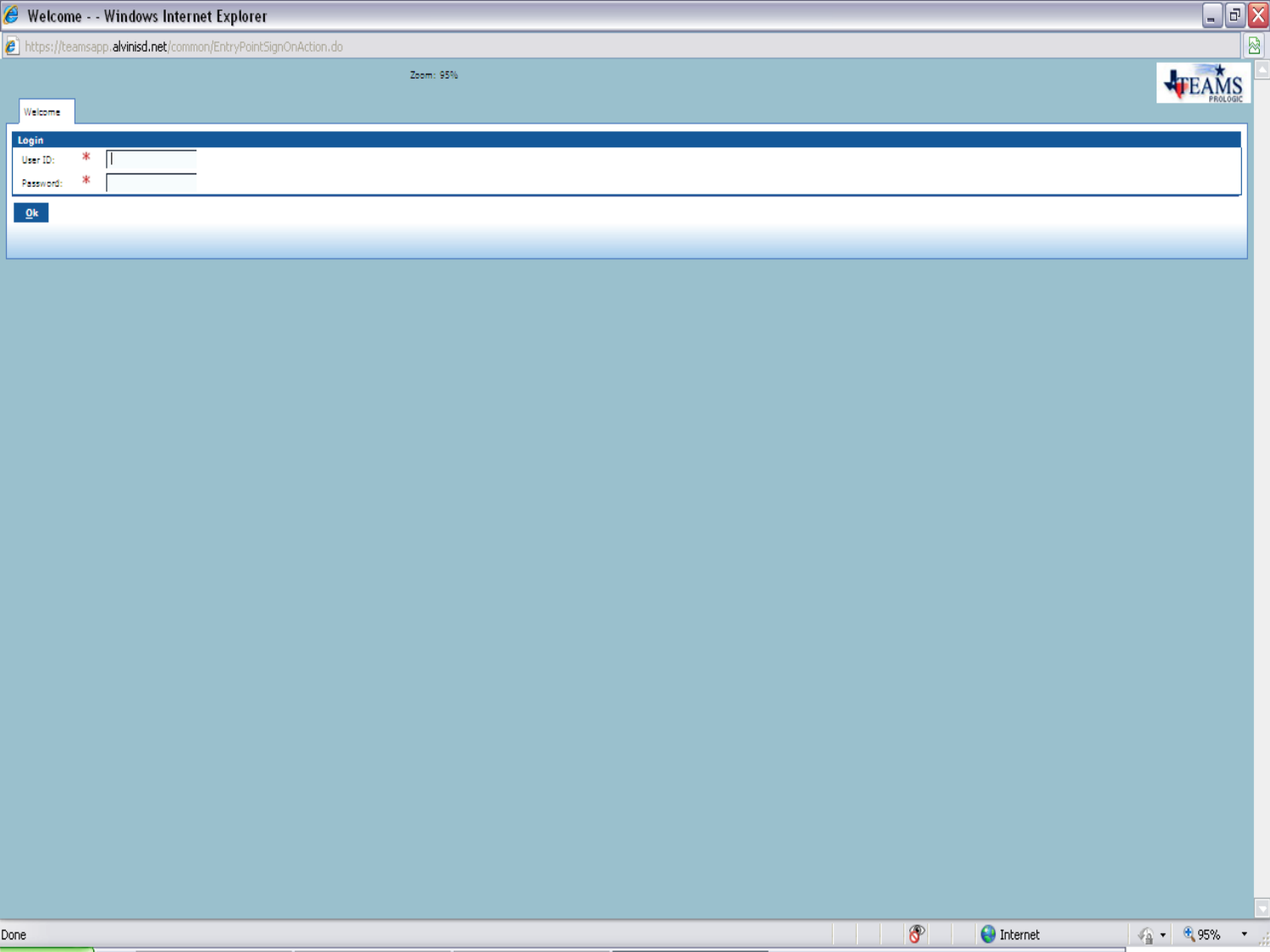### TEAMS - Login

- User ID: First initial + last name
- Password: first + last initial + last 4 of SSN

| Welcome - - Windows Internet Explorer                          |   |           |  |  |  |           |  |  |  |
|----------------------------------------------------------------|---|-----------|--|--|--|-----------|--|--|--|
| https://teamsapp.alvinisd.net/common/EntryPointSignOnAction.do |   |           |  |  |  |           |  |  |  |
|                                                                |   |           |  |  |  | Zoom: 95% |  |  |  |
|                                                                |   |           |  |  |  |           |  |  |  |
| Welcome                                                        |   |           |  |  |  |           |  |  |  |
| Login                                                          |   |           |  |  |  |           |  |  |  |
| User ID:                                                       | ж | hmonaghan |  |  |  |           |  |  |  |
| Password:                                                      | ж |           |  |  |  |           |  |  |  |
| $\underline{\mathbf{O}}\mathbf{k}$                             |   |           |  |  |  |           |  |  |  |
|                                                                |   |           |  |  |  |           |  |  |  |
|                                                                |   |           |  |  |  |           |  |  |  |
|                                                                |   |           |  |  |  |           |  |  |  |
|                                                                |   |           |  |  |  |           |  |  |  |
|                                                                |   |           |  |  |  |           |  |  |  |
|                                                                |   |           |  |  |  |           |  |  |  |
|                                                                |   |           |  |  |  |           |  |  |  |
|                                                                |   |           |  |  |  |           |  |  |  |
|                                                                |   |           |  |  |  |           |  |  |  |
|                                                                |   |           |  |  |  |           |  |  |  |
|                                                                |   |           |  |  |  |           |  |  |  |
|                                                                |   |           |  |  |  |           |  |  |  |
|                                                                |   |           |  |  |  |           |  |  |  |
|                                                                |   |           |  |  |  |           |  |  |  |
|                                                                |   |           |  |  |  |           |  |  |  |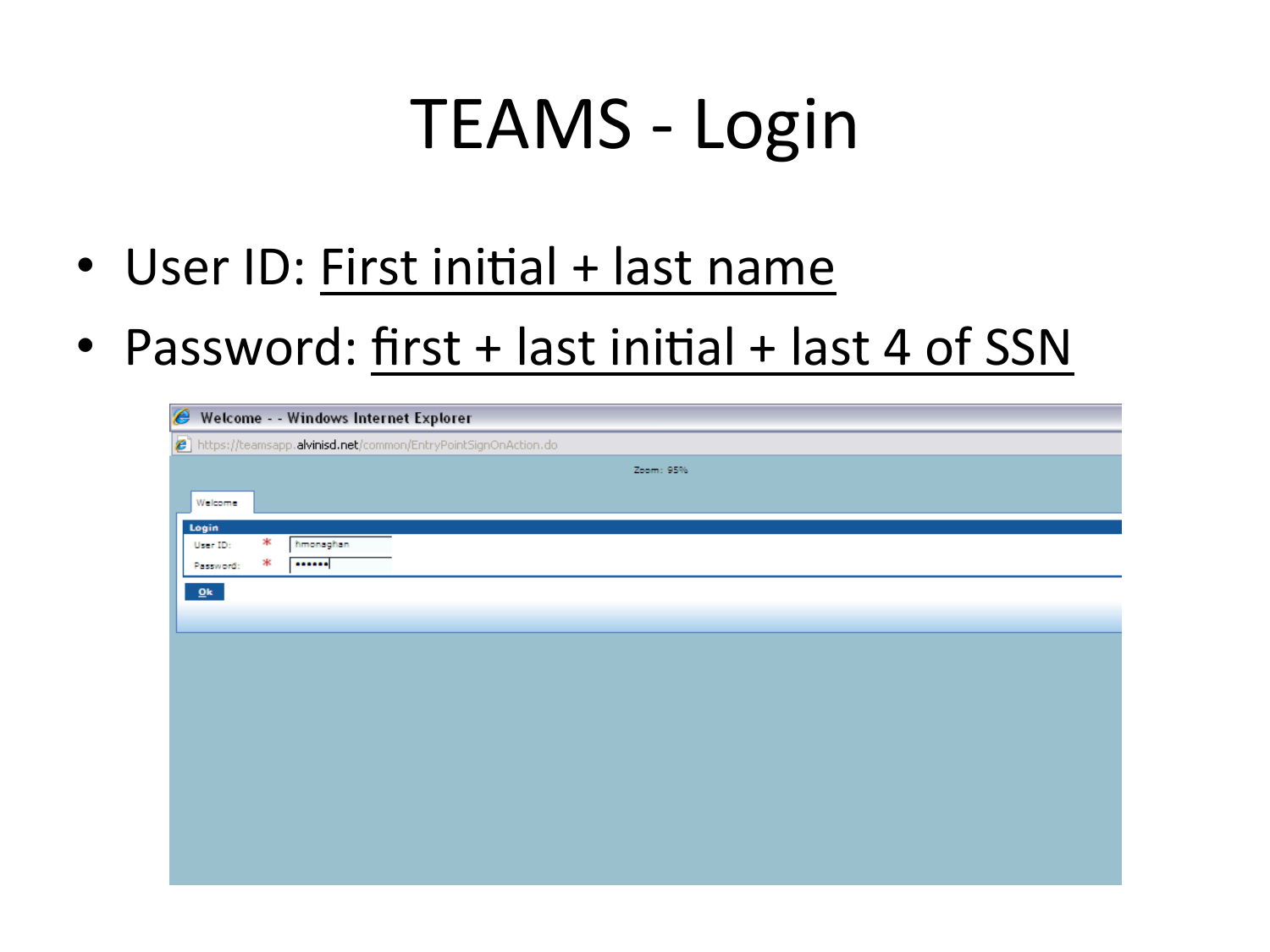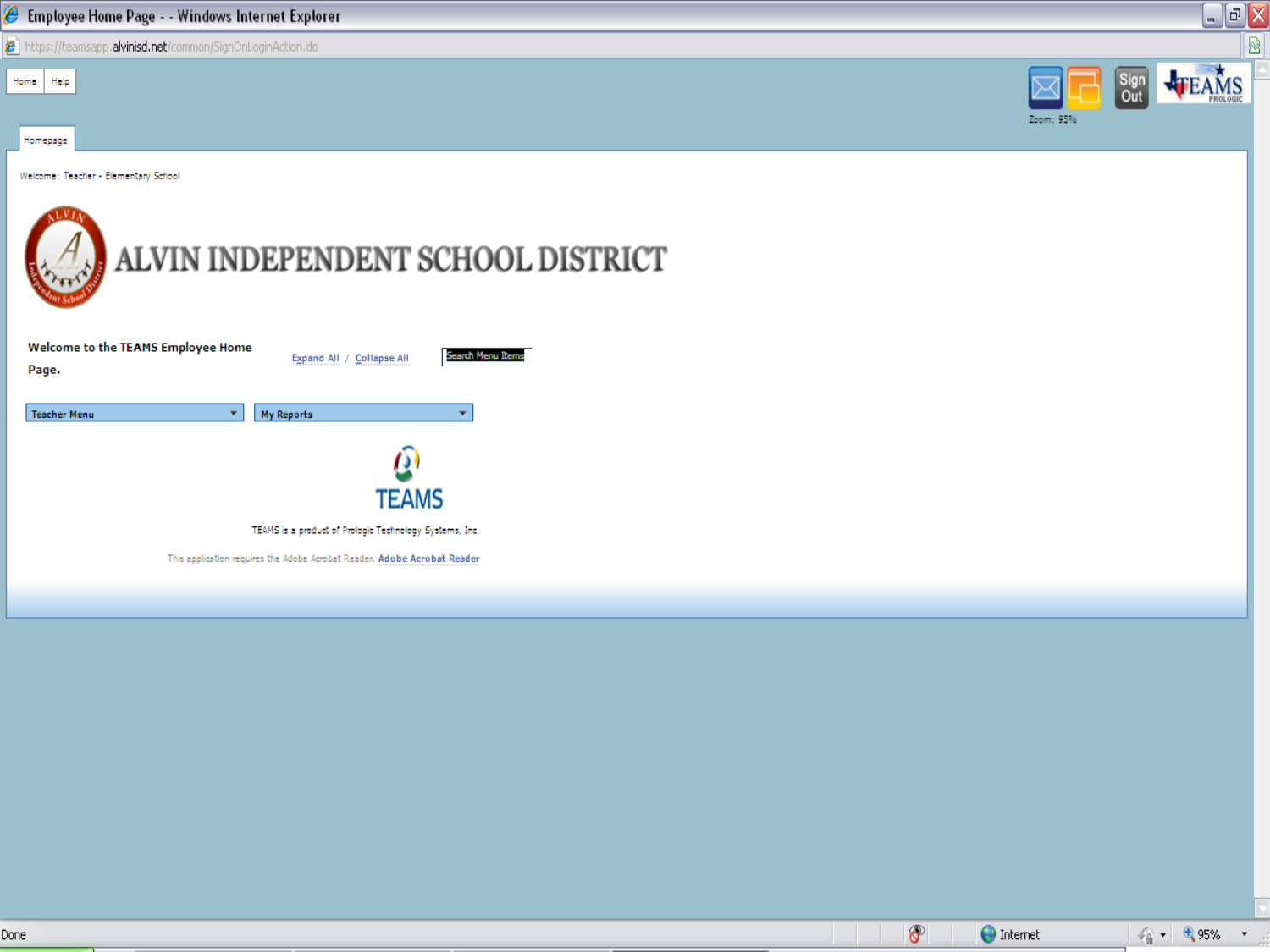• Click on "Teacher menu"

| Homepage                                                         |                                   |
|------------------------------------------------------------------|-----------------------------------|
| Welcome: Teacher - Elementary School                             |                                   |
|                                                                  | ALVIN INDEPENDENT SCHOOL DISTRICT |
| Welcome to the TEAMS Employee Home<br><b>Expand All</b><br>Page. | Search Menu Item<br>Collapse All  |
| My Reports<br>eacher Menu                                        |                                   |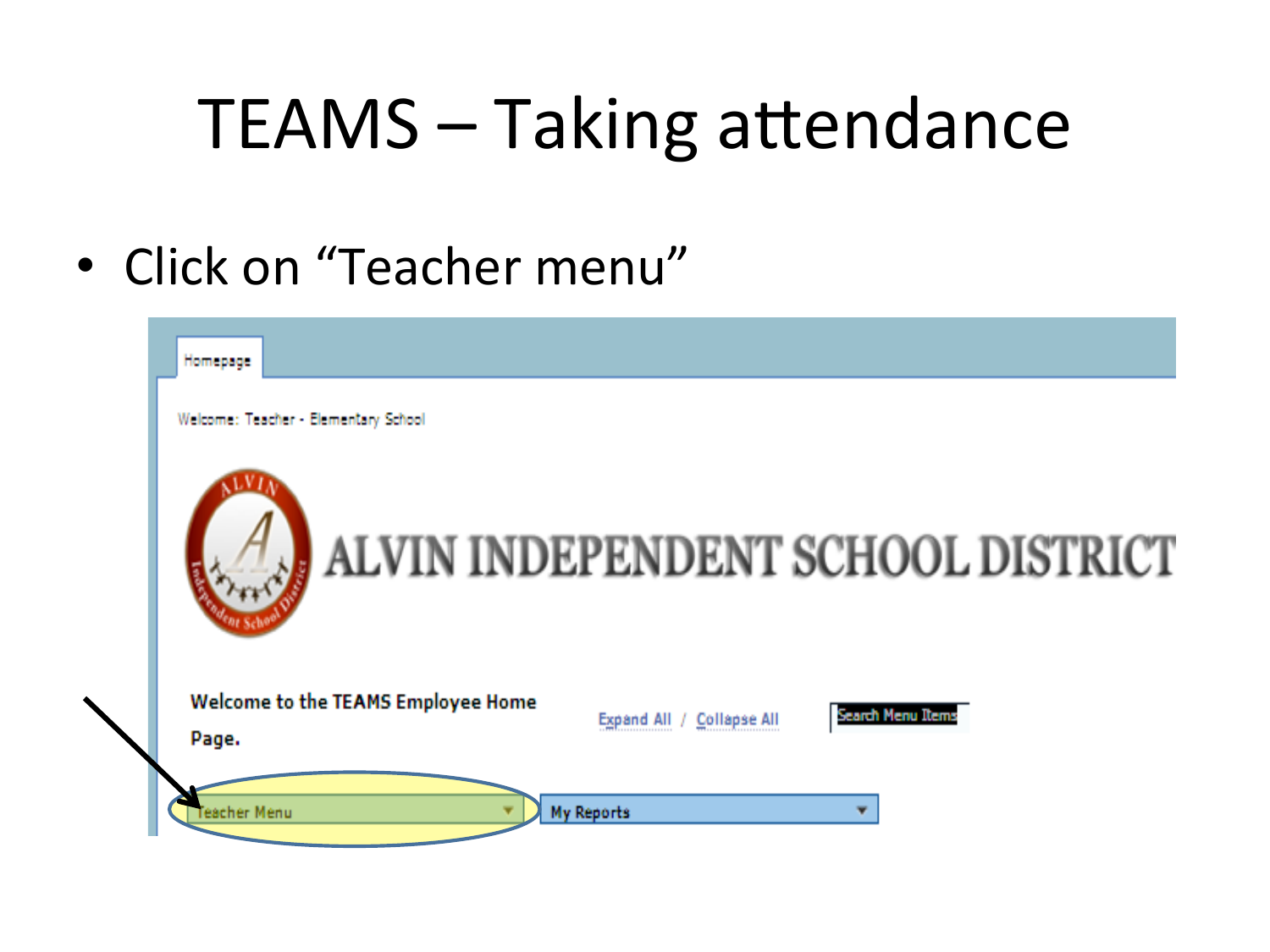• Click on "Take Classroom Attendance"

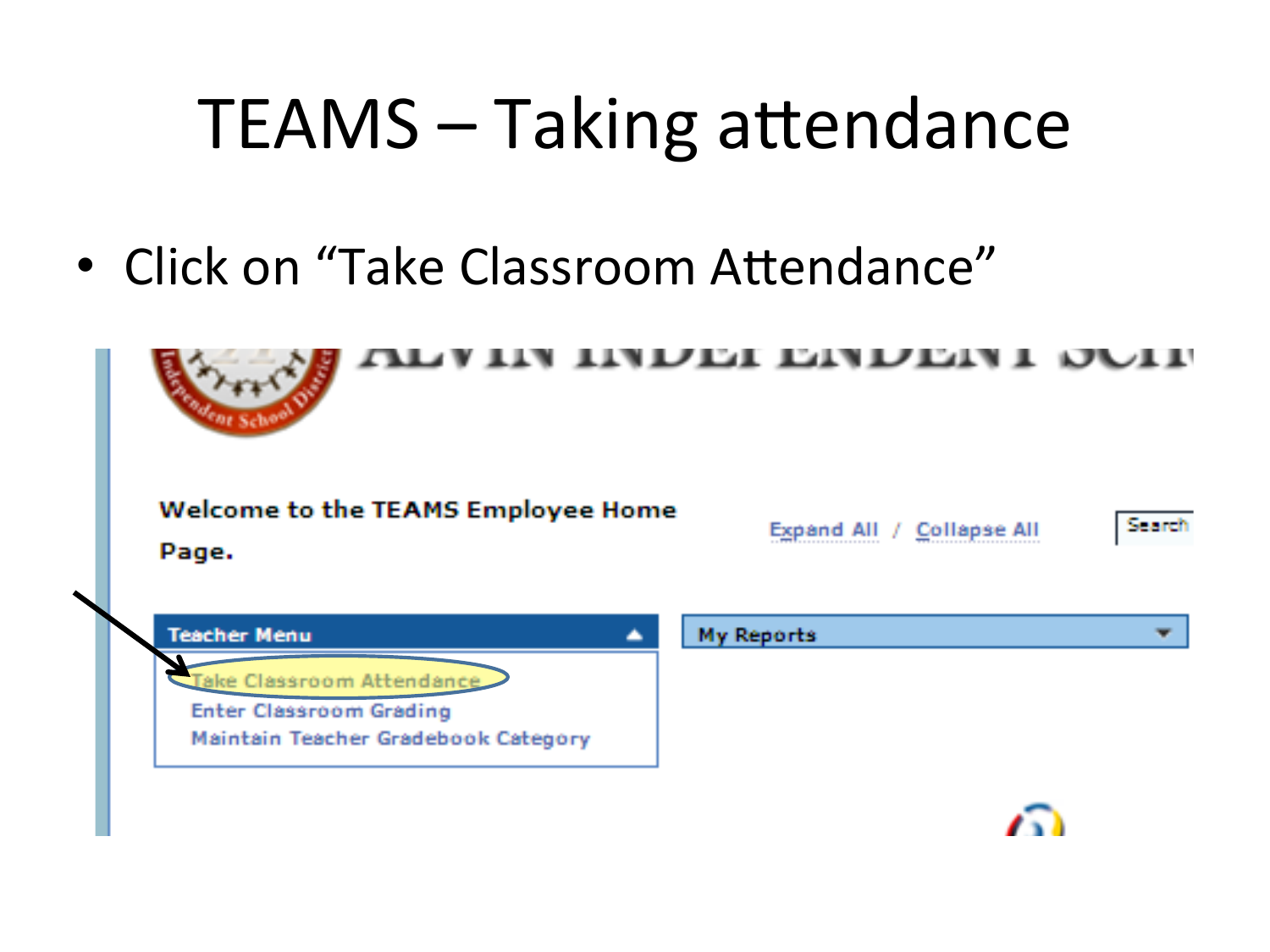### $\Box$ e $\overline{\mathsf{X}}$ Section Attendance Search Results - - Windows Internet Explorer https://teamsapp.**alvinisd.net**/studattend/SectionAttendanceSearchResultsSearchAction.do TEAMS Sign<br>Out Home | Teacher Menu | My Reports | Help Zoom: 95% Classroom Attendance 02-08-2013 View All ж **Bi** Friday Attendance Date:  $Search$

Section ID

 $LS$  1-5

 $\overline{152}$ 

**LS KG** 

 $\vert \mathbf{v} \vert$ 

Term

52

 $\mathsf{S2}$ 

 $S2$ 

 $\blacksquare$ 

Part

 $\overline{\mathbf{x}}$ 

 $\overline{2}$ 

 $\overline{2}$ 

 $\overline{2}$ 

Day

 $\mathbf{r}$ 

 $\mathbf{r}$ 

 $\mathsf T$ 

 $\sigma_{\rm d}$ 

Teacher Name

Monaghan, Heather

Monaghan, Heather

Monaghan, Heather

 $\left\vert \mathbf{v}\right\vert$ 

Parent/Child

 $\overline{\phantom{a}}$ 

**Section Periods** Sort | Clear

 $\overline{\phantom{a}}$ 

✓

V

✓

Campus

110

110

110

 $-$  Sglect $-$ 

Sorted by: (default)<br>Posted Period

ATT

AΤT

ATT

Description

Homeroom

Homeroom

Homeroom

 $\bullet$ 

Course ID

HR SP ED

HR SP ED

 ${\sf HR}$  SP  ${\sf ED}$ 

 $\overline{\mathbf{v}}$ 

B.

 $\mathbf{v}_i$ 

record count: 3 of 3

 $\frac{1}{2}$  +  $\frac{1}{2}$  95% +

 $\frac{1}{x}$ 

 $\circledcirc$ **O** Internet Done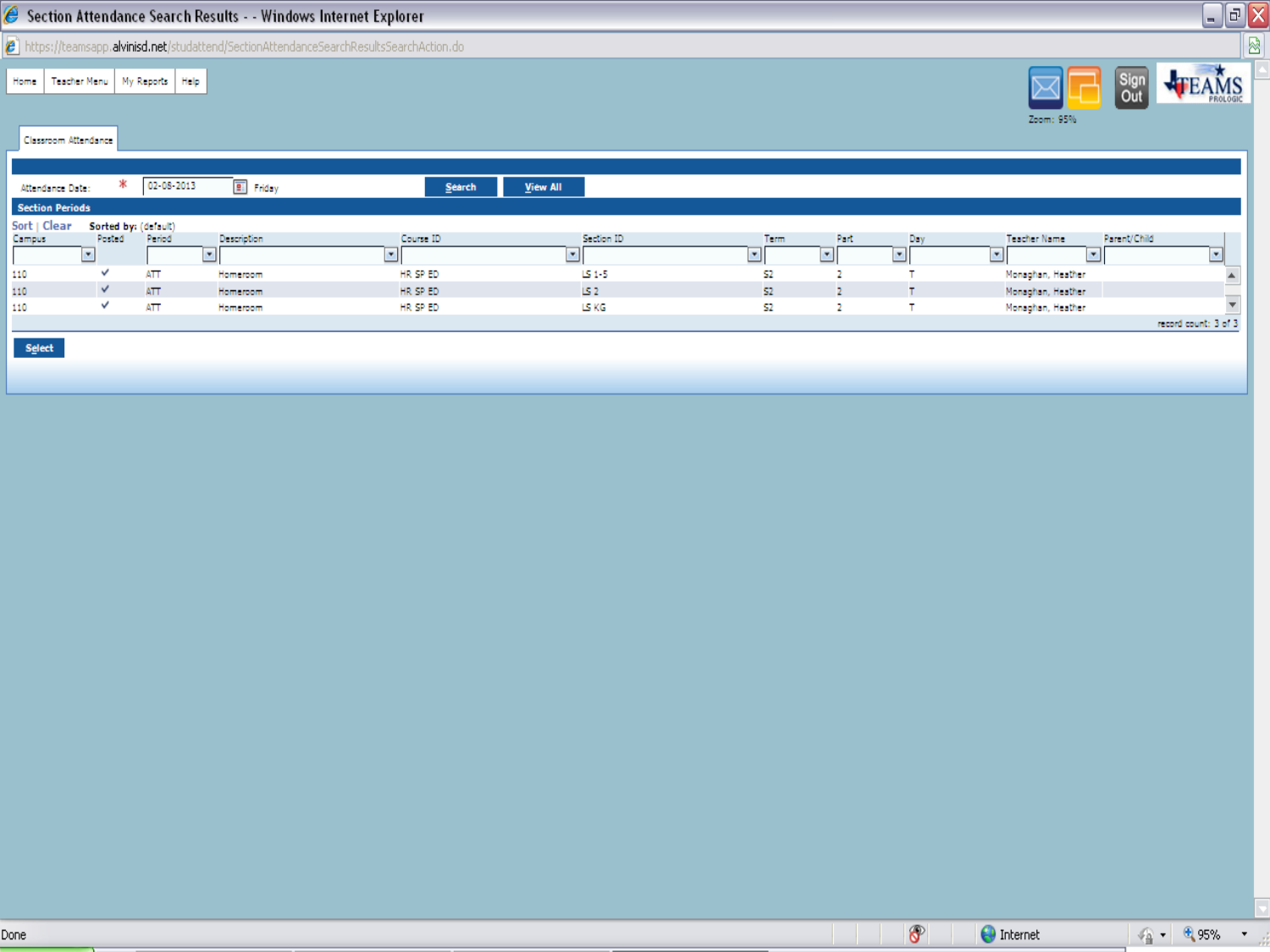• Double click on the class you want to take attendance for

| Attendance Date:       | Ж                    | 02 08 2013 | g,<br>Friday | Search    | View All   |
|------------------------|----------------------|------------|--------------|-----------|------------|
| <b>Section Periods</b> |                      |            |              |           |            |
| Sort   Clear           | Sorted by: (default) |            |              |           |            |
| Campus                 | Posted               | Period     | Description  | Course ID | Section ID |
|                        |                      |            | ٠            | ٠         | ٠          |
|                        |                      | AΠ         | Homeroom     | HR SP ED  | 151-5      |
| 110                    | v                    | AΠ         | Homeroom     | HR SP ED  | 15 2       |
| 110                    | v                    | AΠ         | Homeroom     | HR SP ED  | LS KG      |
|                        |                      |            |              |           |            |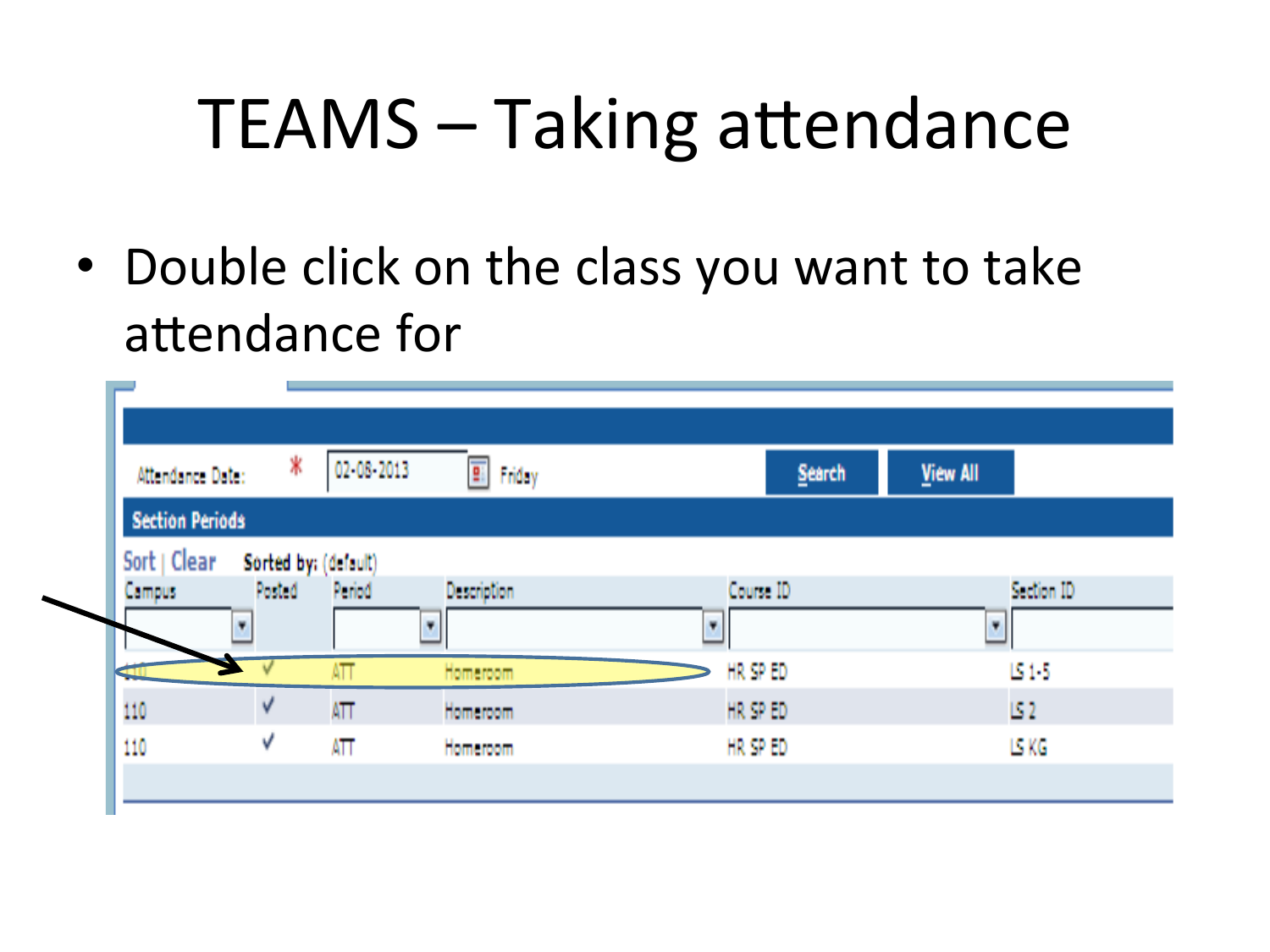| Class Roster List - - Windows Internet Explorer                                                                                                                                       |                                                                                                 |                                                            |                                                                                         |                                                                                                                                                                                                                                                                                          | $\mathbf{E}[\mathbf{x}]$<br>$\overline{a}$ |  |  |
|---------------------------------------------------------------------------------------------------------------------------------------------------------------------------------------|-------------------------------------------------------------------------------------------------|------------------------------------------------------------|-----------------------------------------------------------------------------------------|------------------------------------------------------------------------------------------------------------------------------------------------------------------------------------------------------------------------------------------------------------------------------------------|--------------------------------------------|--|--|
| ⊗<br>6] https://teamsapp. <b>alvinisd.net</b> /studattend/SectionAttendanceSearchResultsSelectAction.do                                                                               |                                                                                                 |                                                            |                                                                                         |                                                                                                                                                                                                                                                                                          |                                            |  |  |
| <b>Teacher Menu</b><br>My Reports Help<br>Home                                                                                                                                        |                                                                                                 |                                                            |                                                                                         | Sign<br>Out<br>Zoom: 95%                                                                                                                                                                                                                                                                 |                                            |  |  |
| Homeroom - HR SP ED                                                                                                                                                                   | Section: LS 1-5<br>Term: 52                                                                     | Period: ATT<br>Day: T                                      | 02-08-2013 (Friday)                                                                     | Monaghan, Heather                                                                                                                                                                                                                                                                        |                                            |  |  |
| Student Roster                                                                                                                                                                        |                                                                                                 |                                                            |                                                                                         |                                                                                                                                                                                                                                                                                          |                                            |  |  |
| Class Roster in List View<br>$\overline{\mathbf{u}}$<br>View:<br><b>Scheduled Students</b>                                                                                            | /ATT - HR SP ED/LS 1-5-Homeroom-S2 [w]<br>Course/Section                                        |                                                            |                                                                                         |                                                                                                                                                                                                                                                                                          |                                            |  |  |
| Student Name<br>o, Jesus<br>Dean Petty<br>m Luis                                                                                                                                      | P.<br>A <sub>T</sub><br>$\widehat{G}$<br>$C-C$<br>G<br>C.<br>- 0<br>G.<br>$C$ $C$<br>G<br>$C-C$ | Local ID<br>Reason<br>133431<br>105721<br>129752<br>099798 | G<br>GL.<br>SCH<br>05<br>M<br>110<br>M<br>03<br>110<br>M<br>110<br>04<br>M<br>05<br>110 | <b>Links</b><br>$\mathbb Z$<br>$\bullet$<br><b>A G</b><br>$\bullet$<br>$\left( 5\right)$<br>₫<br>Ø<br>$\bullet$<br>(G<br>$\mathbf{Z}$<br>$\bullet$<br>$\bullet$<br>G<br><b>S</b><br>$\bullet$<br>$\bullet$<br>₫<br>G<br>$\bullet$<br>$\left( \mathbf{a} \right)$<br>record count: 4 of 4 |                                            |  |  |
| Quick Print<br>$\mathsf{Prin}\underline{\mathsf{t}}$<br>Cancel<br>Post<br><b>Dropped Students</b><br>Sort   Clear<br>Sorted by: (default)<br>Student Name<br>$\overline{\phantom{a}}$ | Drop Date<br>圖                                                                                  | Local ID<br>$\overline{\phantom{a}}$                       | SCH<br>Ġ<br>GL<br>$\overline{\phantom{a}}$<br>×.<br>×.                                  | Links<br>$\mathbf{v}_i$<br>record count: 0 of 0                                                                                                                                                                                                                                          | $\overline{\phantom{a}}$<br>÷              |  |  |
|                                                                                                                                                                                       |                                                                                                 |                                                            |                                                                                         |                                                                                                                                                                                                                                                                                          |                                            |  |  |

Done

 $\left|\left\langle \mathbf{r}\right|\right|$  +  $\left|\left\langle \mathbf{r}\right|\right|$  95% +  $\left|\mathbf{r}\right|$ 

 $\circledcirc$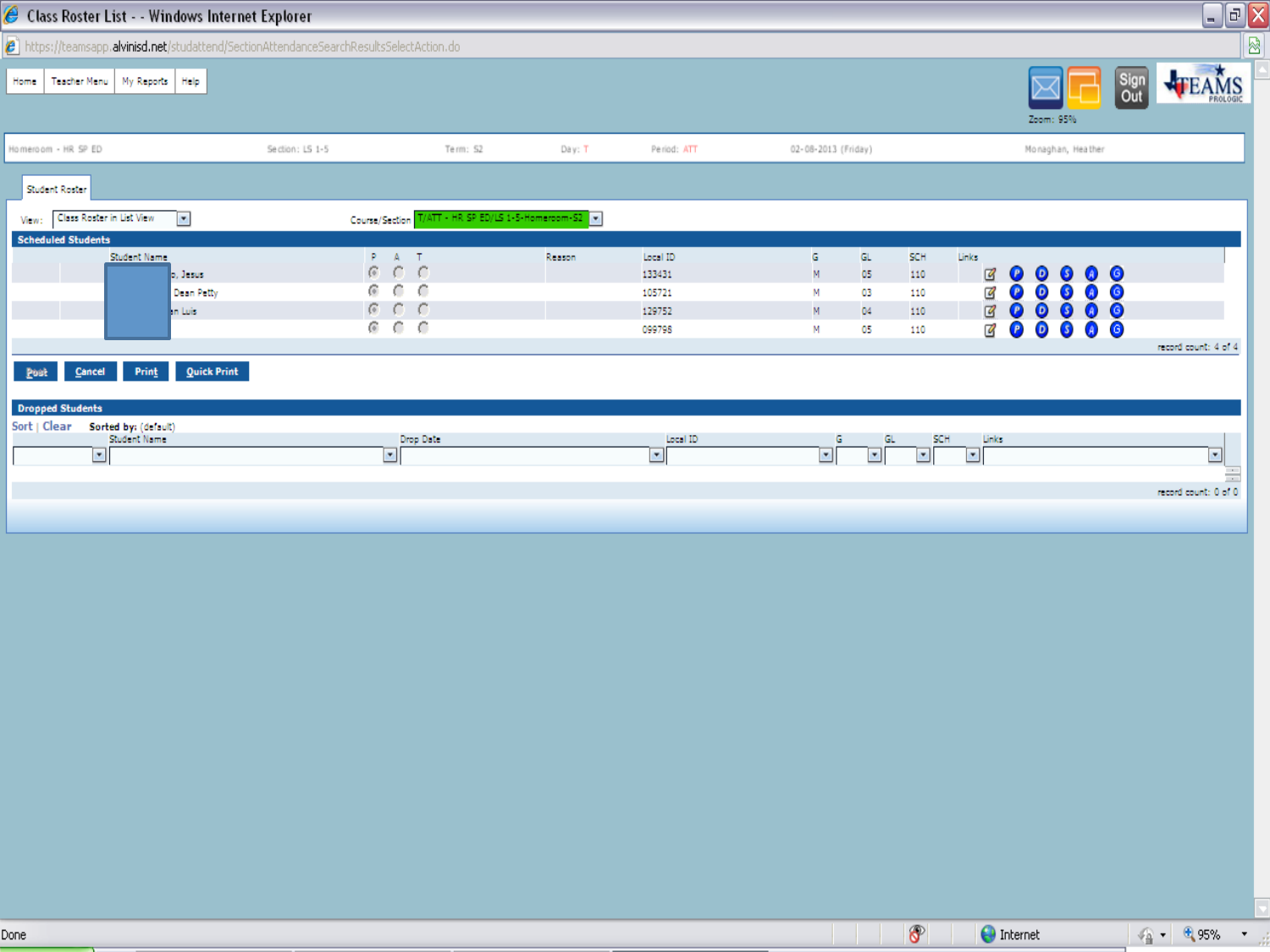If a student is *present*, you do not need to do anything. If a student  $\bullet$ is **absent**, click on the "A" button for their name. If a student was tardy, click on the "T" by their name.

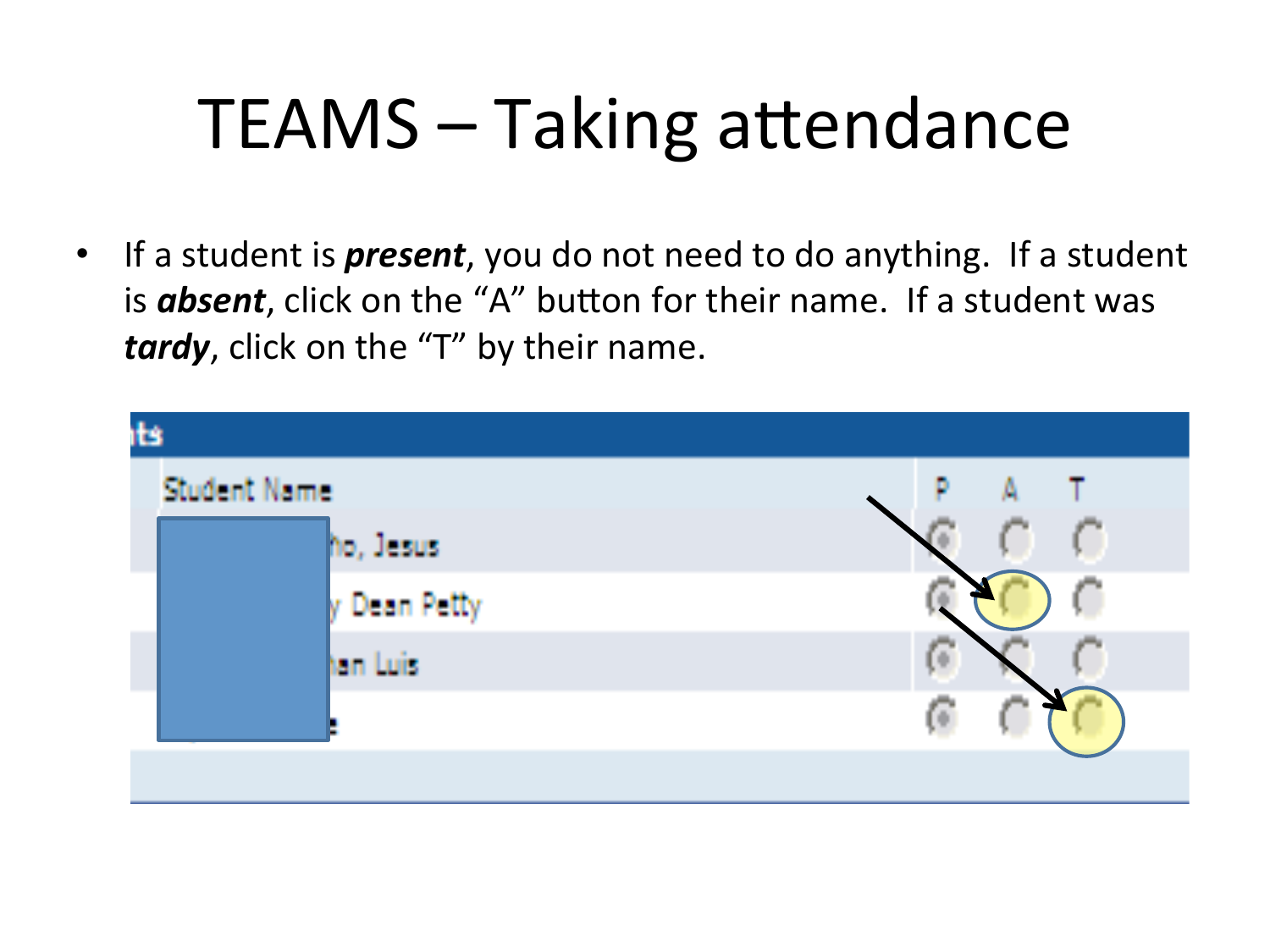• When you are finished, click "Post"

| View:   Class Roster in List View     |
|---------------------------------------|
| <b>Scheduled Students</b>             |
| Student Name                          |
| o, Jesus                              |
| Dean Petty                            |
| an Luis                               |
|                                       |
|                                       |
| Print<br>Cancel<br><b>Quick Print</b> |
| <u>Post</u>                           |
|                                       |
| <b>Dropped Students</b>               |
| Sort   Clear Sorted by: (default)     |
| Student Name                          |
|                                       |
|                                       |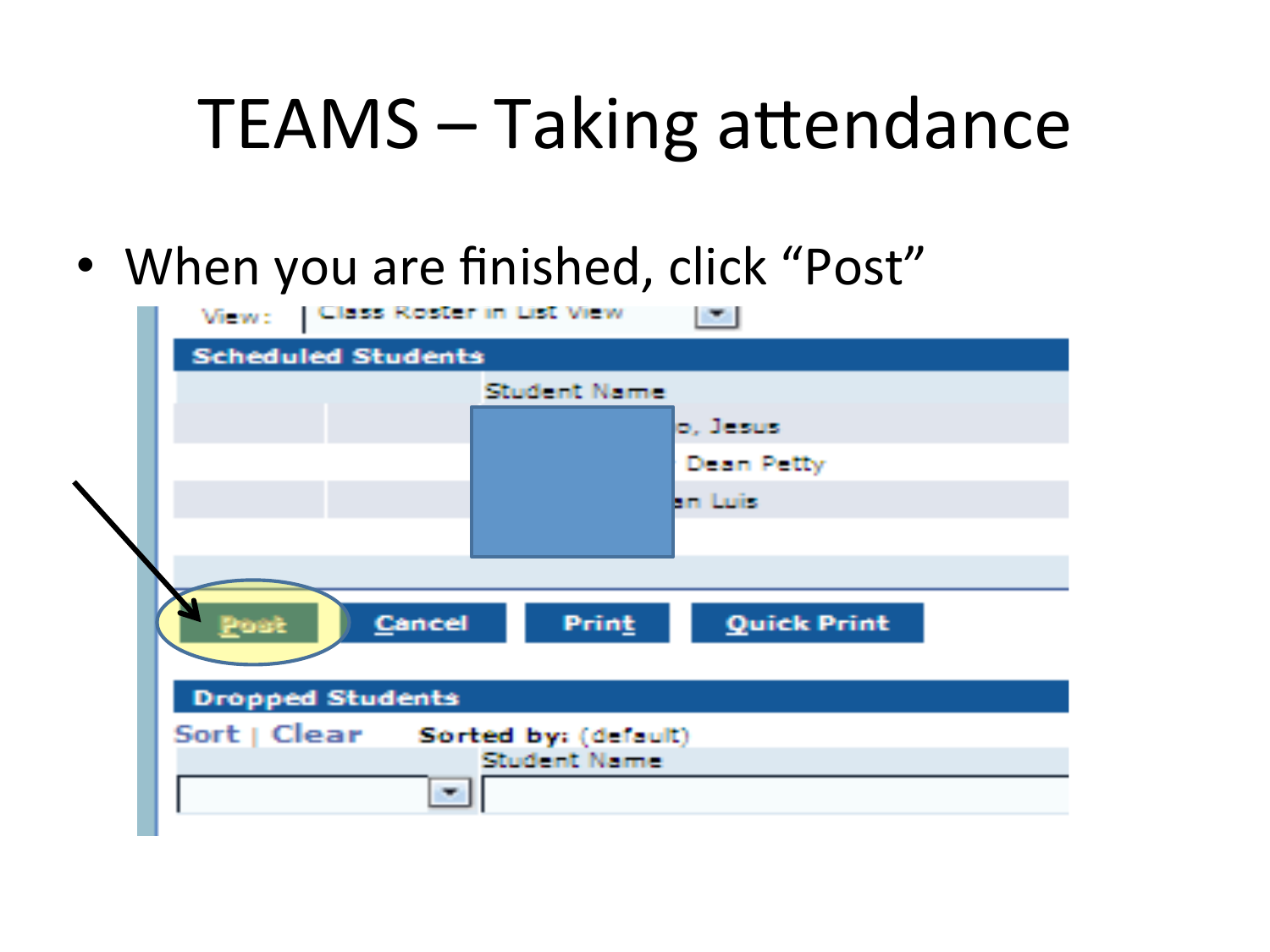• Click "OK"

| <b>Tardy Students</b> |                             |                         |                         |
|-----------------------|-----------------------------|-------------------------|-------------------------|
| Sort   Clear          | <b>Sorted by:</b> (default) |                         |                         |
| <b>Student Name</b>   |                             | Local ID                | Tardy Reason            |
|                       |                             | $\overline{\mathbf{v}}$ | $\overline{\mathbf{v}}$ |
|                       |                             |                         |                         |
|                       |                             |                         |                         |
|                       |                             |                         |                         |
|                       |                             |                         | <b>Cancel</b><br>Ok     |
|                       |                             |                         |                         |
|                       |                             |                         |                         |
|                       |                             |                         |                         |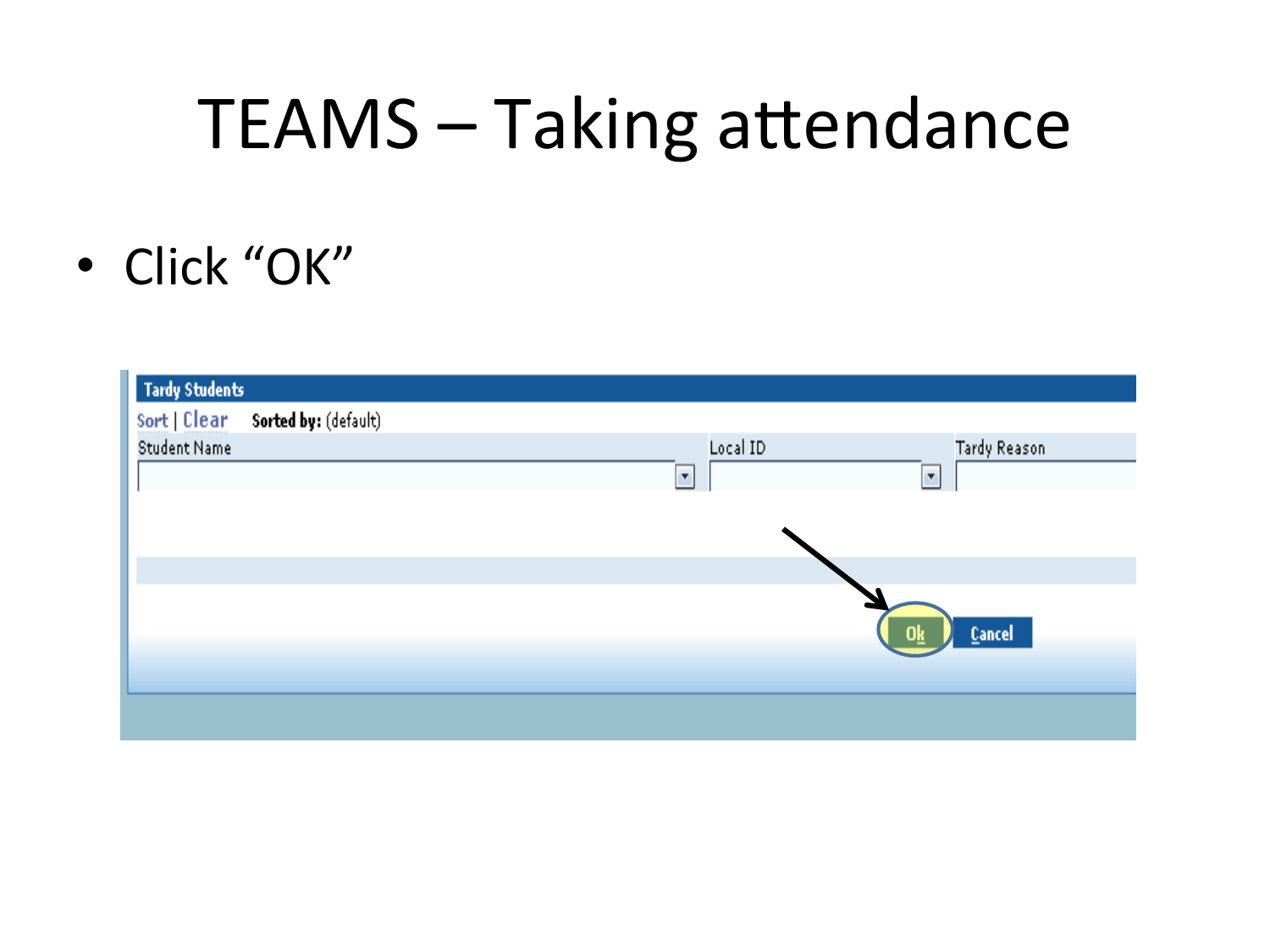• When you are finished, your class(es) should have a green check mark next to it/them.